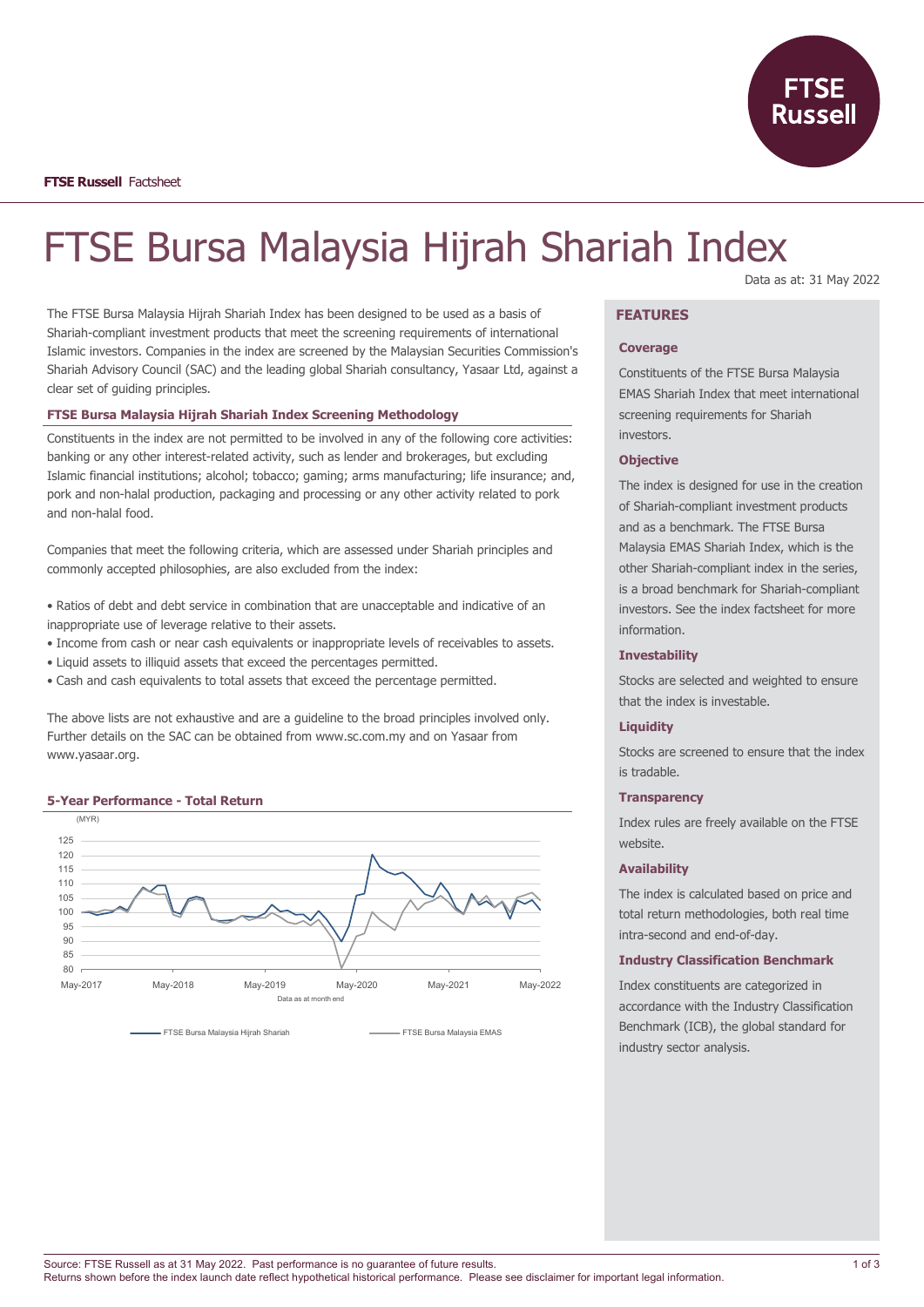## **Performance and Volatility - Total Return**

| Index (MYR)                        | Return % |        |        |        |     |         | Return pa %* 1 |     | Volatility %** |             |      |
|------------------------------------|----------|--------|--------|--------|-----|---------|----------------|-----|----------------|-------------|------|
|                                    |          | 6M     | YTD    | 12M    |     | 3YR 5YR | 3YR            | 5YR |                | $1YR$ $3YR$ | 5YR  |
| FTSE Bursa Malaysia Hijrah Shariah | $-3.3$   | $-0.9$ | $-2.8$ | $-5.6$ | 1.2 | 0.9     | 0.4            | 0.2 | 12.4           | 15.5        | 13.1 |
| FTSE Bursa Malaysia EMAS           | $-1.0$   | 2.5    | 02     | 0.5    | 6.3 | 4.2     | 21             | 08  | 10.4           | 16.0        | 122  |

\* Compound annual returns measured over 3 and 5 years respectively

\*\* Volatility – 1YR based on 12 months daily data. 3YR based on weekly data (Wednesday to Wednesday). 5YR based on monthly data

| <b>Year-on-Year Performance - Total Return</b> |      |      |        |      |        |      |        |      |      |        |
|------------------------------------------------|------|------|--------|------|--------|------|--------|------|------|--------|
| Index % (MYR)                                  | 2012 | 2013 | 2014   | 2015 | 2016   | 2017 | 2018   | 2019 | 2020 | 2021   |
| FTSE Bursa Malaysia Hijrah<br>Shariah          | 18.9 | 16.3 | 42     | 18   | $-3.8$ | 11.3 | -74    | 35   | 11.3 | $-7.2$ |
| FTSE Bursa Malaysia EMAS                       | 12.5 | 15.8 | $-3.3$ | 0.6  | 0.1    | 16.4 | $-8.2$ | 14   | 7 N  | $-0.4$ |

## **Return/Risk Ratio and Drawdown - Total Return**

| Index (MYR)                        | <b>Return/Risk Ratio</b> |     |     | Drawdown (%) |        |         |         |             |
|------------------------------------|--------------------------|-----|-----|--------------|--------|---------|---------|-------------|
|                                    | 1YR                      | 3YR | 5YR | 10YR         |        | 1YR 3YR | 5YR     | <b>10YR</b> |
| FTSE Bursa Malaysia Hijrah Shariah | $-0.5$                   | 0.0 | 0.0 | 0.3          | -9.3   | $-22.3$ | $-272$  | -27.2       |
| FTSE Bursa Malaysia EMAS           | 0.1                      | 0.1 | 0.1 | 0.3          | $-8.3$ | $-29.2$ | $-34.2$ | $-34.2$     |

Return/Risk Ratio – based on compound annual returns and volatility in Performance and Volatility table Drawdown - based on daily data

#### **Top 10 Constituents**

| <b>Constituent</b>             | Country  | <b>ICB Sector</b>                           | Net MCap (MYRm) | Wgt % |
|--------------------------------|----------|---------------------------------------------|-----------------|-------|
| Tenaga Nasional                | Malaysia | Electricity                                 | 29.324          | 9.98  |
| PETRONAS Chemicals Group Bhd   | Malaysia | Chemicals                                   | 28,974          | 9.86  |
| Press Metal Aluminium Holdings | Malaysia | Industrial Metals and Mining                | 18,116          | 6.17  |
| Sime Darby Plantation          | Malaysia | <b>Food Producers</b>                       | 17,928          | 6.10  |
| <b>IHH Healthcare</b>          | Malaysia | <b>Health Care Providers</b>                | 17.563          | 5.98  |
| Axiata Group Bhd               | Malaysia | <b>Telecommunications Service Providers</b> | 14,852          | 5.05  |
| O                              | Malaysia | <b>Food Producers</b>                       | 13.564          | 4.62  |
| PPB Group                      | Malaysia | Food Producers                              | 11,120          | 3.78  |
| Digi.com                       | Malaysia | <b>Telecommunications Service Providers</b> | 10.946          | 3.73  |
| Kuala Lumpur Kepong            | Malaysia | Food Producers                              | 10,869          | 3.70  |
| <b>Totals</b>                  |          |                                             | 173,254         | 58.96 |

#### **ICB Supersector Breakdown**

| <b>ICB Code</b> | <b>ICB Supersector</b>               | No. of Cons    | Net MCap (MYRm) | Wgt %  |
|-----------------|--------------------------------------|----------------|-----------------|--------|
| 1010            | Technology                           | 4              | 17,637          | 6.00   |
| 1510            | Telecommunications                   | 5              | 48,086          | 16.37  |
| 2010            | <b>Health Care</b>                   | $\overline{2}$ | 24,953          | 8.49   |
| 4040            | <b>Retailers</b>                     | 1              | 3,189           | 1.09   |
| 4510            | Food Beverage and Tobacco            | 8              | 72,259          | 24.59  |
| 5010            | <b>Construction and Materials</b>    | $\overline{2}$ | 13,655          | 4.65   |
| 5020            | <b>Industrial Goods and Services</b> | $\overline{2}$ | 11,354          | 3.86   |
| 5510            | <b>Basic Resources</b>               |                | 18,116          | 6.17   |
| 5520            | Chemicals                            | 1              | 28,974          | 9.86   |
| 6010            | Energy                               | $\overline{2}$ | 16,432          | 5.59   |
| 6510            | Utilities                            | $\overline{2}$ | 39,178          | 13.33  |
| <b>Totals</b>   |                                      | 30             | 293,835         | 100.00 |

# **INFORMATION**

#### **Index Universe**

FTSE Bursa Malaysia EMAS Index

**Index Launch**

21 May 2007

#### **Base Date**

31 March 2006

**Base Value**

6000

# **Investability Screen**

Free-float adjusted and liquidity screened

#### **Index Calculation**

Real-time and end-of-day indices available

## **End-of-Day Distribution**

Via FTP and email

#### **Currency**

MYR, EUR, GBP, USD and JPY

## **Review Dates**

Semi annually in June and December